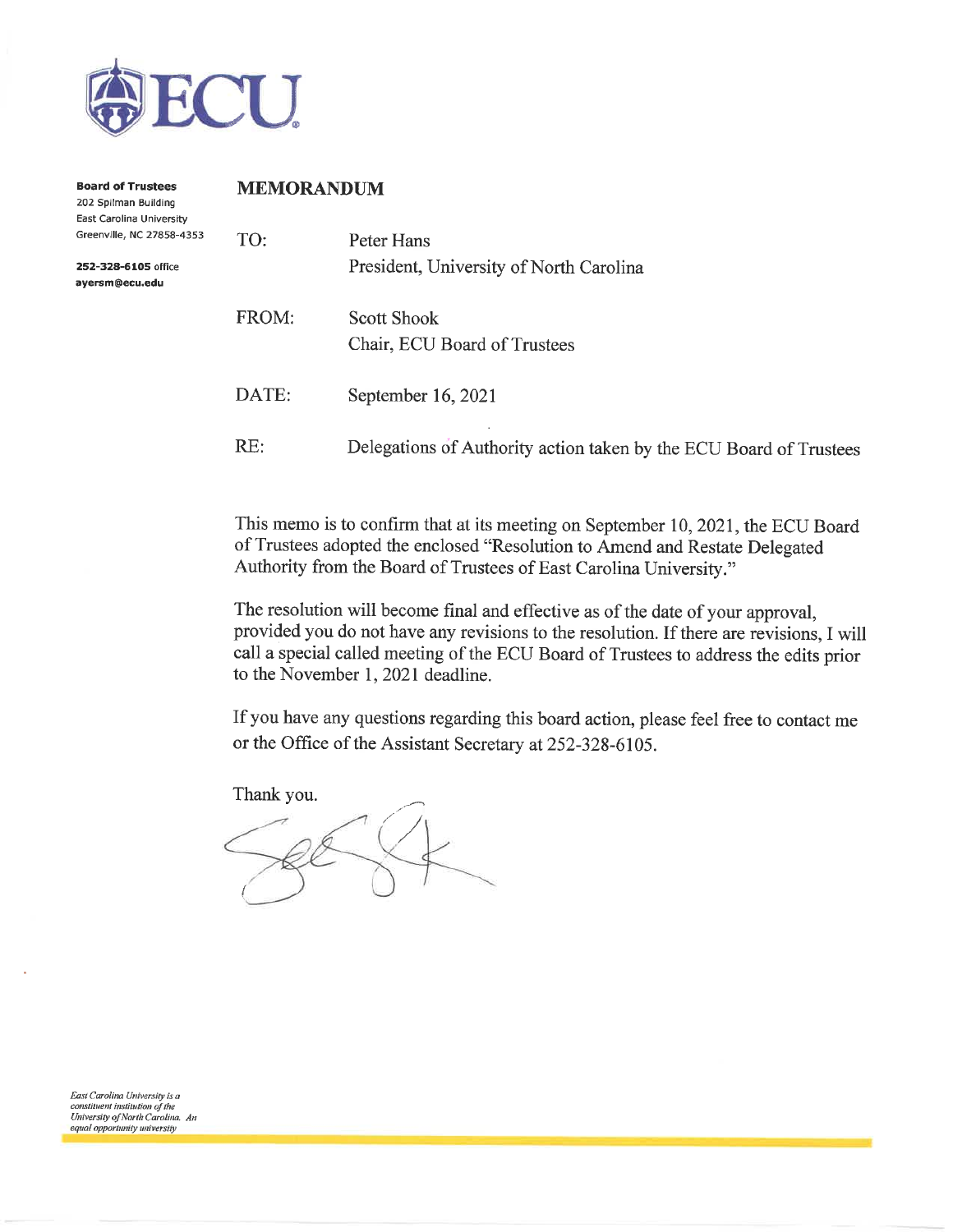## **Resolution to Amend and Restate Delegated Authority from the Board of Trustees of East Carolina University**

WHEREAS, the Board of Trustees of East Carolina University ("Board of Trustees") has a duty to promote the sound development of East Carolina University within the functions prescribed for it, helping it to serve the people of the state in a way that will complement the activities of the other institutions and aiding it to perform at a high level of excellence in every endeavor;

WHEREAS, the Board of Trustees serves as an advisor to the Board of Governors on matters pertaining to East Carolina University and serves as an advisor to the chancellor concerning the management and development of East Carolina University;

WHEREAS, the Board of Trustees' powers and duties are defined by the Board of Governors through the Board of Governors delegating certain authorities and responsibilities to the Board of Trustees;

WHEREAS, the Board of Governors' approval of the "Resolution to Amend and Restate Constituent Institution Board of Trustees Delegations" on July 22, 2021, directs each board of trustees of the constituent institutions to identify and restate in one binding resolution all instances in which the board of trustees of the constituent institution has delegated all or some of its delegated authority from whatever source to any committee, person, agency, or entity;

NOW THEREFORE, the Board of Trustees restates the following delegations of authority:

## I. **DELEGATIONS CONCERNING THE MEDICAL FACULTY PRACTICE PLAN OF THE BRODY SCHOOL OF MEDICINE**

- Pursuant to North Carolina General Statute § 116-40.6, the Board of Trustees has been delegated the power to adopt and establish policies, procedures, rules, and regulations for the Medical Faculty Practice Plan, a division of the School of Medicine of East Carolina University currently known as "ECU Physicians," concerning the following:
	- $\circ$  Personnel, including but not limited to schedules of pay and other compensation, annual leave, sick leave, incentive awards programs, grounds for dismissal or discipline, office hours, holidays, and employee disciplinary hearings;
	- $\circ$  Purchases, including but not limited to requests for proposals, competitive bidding, contract negotiations, and contract awards for supplies, materials, equipment, and services;
	- $\circ$  Property, including but not limited to acquisition and disposition of property, provisions for development of specifications, advertisement, and negotiations with owners for acquisition by purchase, gift, lease, or rental; and
	- o Construction, including but not limited to design, construction, and renovation of buildings, utilities, and other property developments for negotiations requiring the expenditure of public money for conducting the fee negotiations for all design contracts and supervising the letting of construction and design contracts, performing the Duties of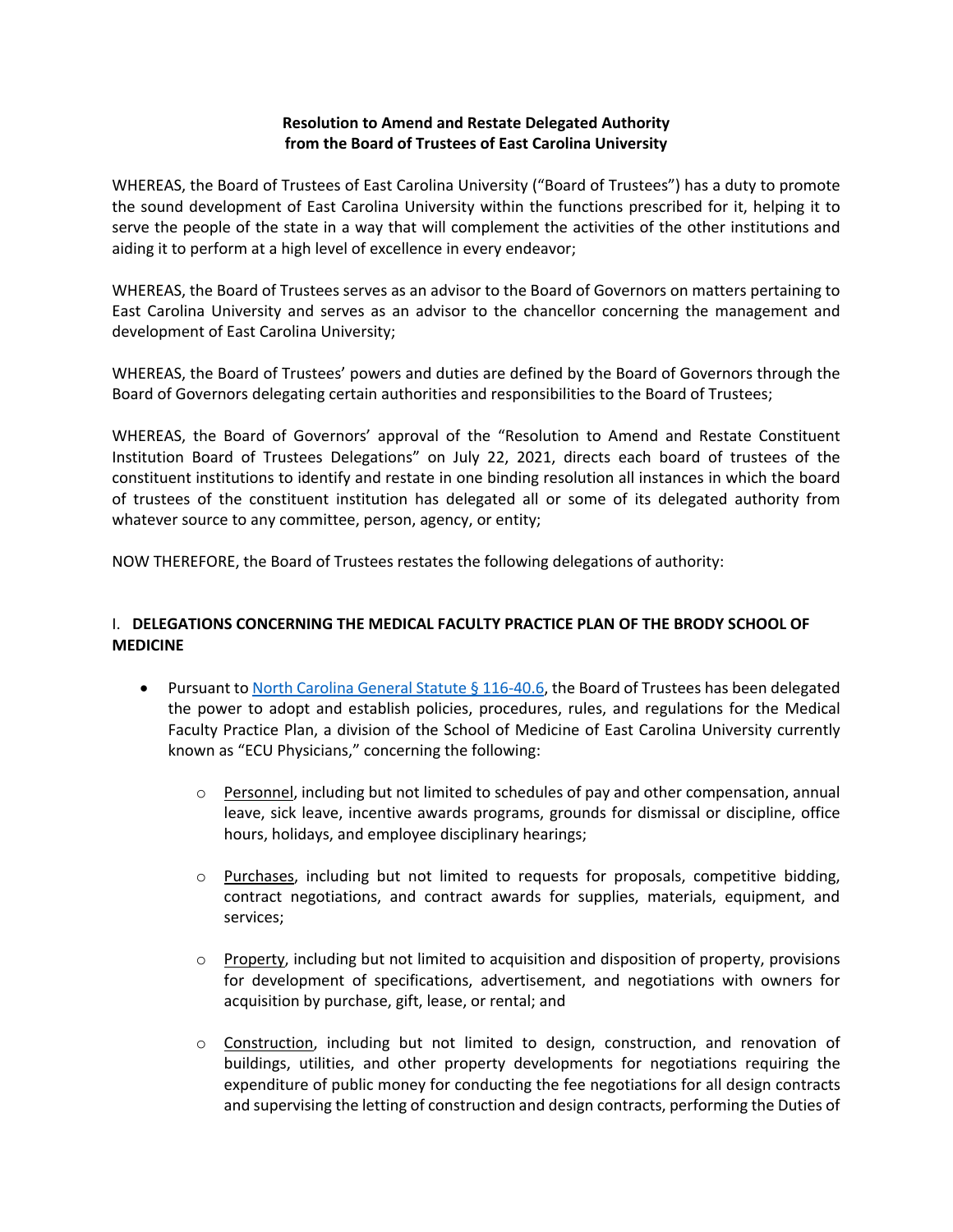various state agencies such as the Department of Administration and Office of State Construction, using open-end design agreements, submitting construction documents for review and approval by the Department of Insurance and other agencies, and using standard contracts for design and construction currently in use for State capital improvement projects.

The Board of Trustees delegates all authority of N.C. Gen. Stat. §116-40.6 to the Chancellor as the administrative and executive head of East Carolina University. The Chancellor has the authority to sub-delegate this authority, provided records of any and all sub-delegations are maintained in the office of the Assistant Secretary to the Board of Trustees and any sub-delegations of authority to sign contracts is made in compliance with Regulation 01.10.01 "Delegation of Authority to Sign Contracts—Interim" as it may be amended

• Pursuant to approval of an Office of Risk Management Professional Liability Insurance Program and Plan in 2014, the Board of Governors delegated its authority from N.C. Gen. Stat. §116-219 to purchase professional liability insurance to the ECU Board of Trustees, and the Board of Trustees delegates this authority to the Chancellor, who may further delegate this authority provided a record of any and all sub-delegations is kept on file in the office of the Assistant Secretary to the Board of Trustees and any sub-delegation of authority to sign contracts is made in compliance with Regulation 01.10.01 "Delegation of Authority to Sign Contracts—Interim" as it may be amended.

#### II. **DELEGATIONS FOR HUMAN RESOURCES MATTERS**

- Pursuant to *The Code of the Board of Governors of the University of North Carolina,* Appendix 1, Section 1, the Board of Trustees has been delegated the authority to appoint, promote, and set the compensation for EHRA employees, excluding the Chancellor. The Board of Trustees, pursuant to board action on March 22, 2002, delegated broad authority to the Chancellor, to the extent permissible, pursuant to the Campus Management Flexibility Plan, to appoint and fix compensation for all senior positions. Any additional authority described herein that was not specifically delegated previously, is specifically delegated to the Chancellor to the extent permissible. The Chancellor may further delegate this authority and change any such subdelegations, if/as appropriate, provided records of any and all sub-delegations are maintained in the office of the Assistant Secretary to the Board of Trustees and any sub-delegation of authority to sign contracts is made in compliance with Regulation 01.10.01 "Delegation of Authority to Sign Contracts—Interim" as it may be amended.
- Pursuant to University of North Carolina Policy Manual 200.6 and University of North Carolina Policy Manual 600.3.4, the Board of Trustees has been delegated authority over certain personnel actions, and the Board of Trustees, pursuant to board action on September 30, 2016, further delegates that authority to the Chancellor for certain salary actions for Employees Exempt from the State Human Resources Act (EHRA). (Resolution and matrix)
- Pursuant to University of North Carolina Policy Manual 600.3.4 (Granting of Management Flexibility to Appoint and Fix Compensation), the Board of Trustees has been delegated the power to execute the following personnel actions for faculty and EHRA non-faculty instructional, research, and public service (IRPS) [currently known as IRIT] employees: (1) permanent and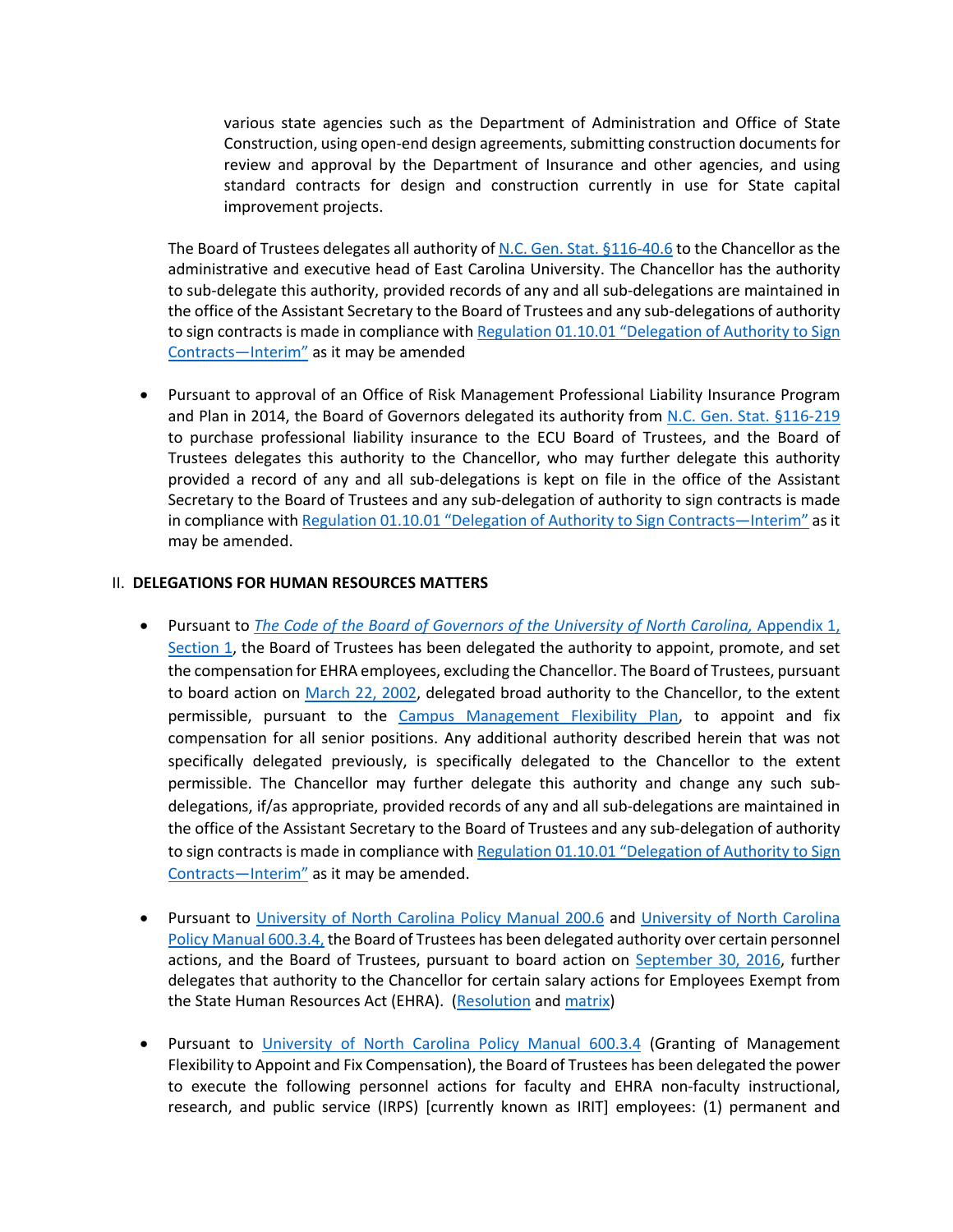temporary appointments and salaries; (2) promotion, including faculty rank changes but excluding tenure; and (3) permanent and temporary salary increases or stipends. The Board of Trustees, pursuant to board action on March 22, 2002, delegated broad authority to the Chancellor, to the extent permissible, pursuant to the Campus Management Flexibility Plan, which is incorporated by reference, to appoint and fix compensation for all senior positions. Any additional authority described herein that was not specifically delegated previously, is hereby specifically delegated to the Chancellor to the extent permissible. The Chancellor may further delegate this authority and change any such sub-delegations, if/as appropriate, provided records of any and all subdelegations are maintained in the office of the Assistant Secretary to the Board of Trustees.

- Pursuant to University of North Carolina Policy Manual 300.1.1 and University of North Carolina Policy Manual 300.2.1, the Board of Governors delegated authority to make appointments and determine salaries to the Chancellors and the respective Boards of Trustees for Senior Academic and Administrative Officers (SAAO) Tier II appointments, and to the Chancellor for IRIT (formally known as IRPS) appointments. Separations of SAAO Tier II and IRIT (formally known as (IRPS) appointments, including discontinuations with notice, are within the authority of the Chancellor. The Chancellor, pursuant to the Chancellor's Delegation of Authority for Personnel Actions Involving Employees Exempt from the State Human Resources Act (EHRA) Memo Dated August 31, 2021, has delegated that authority to certain specified direct reports.
- Pursuant to the UNC Policy Manual 600.3.4., simultaneous with the President's authorization of an institution's management flexibility plan, the Board of Trustees is also delegated the authority for the following personnel actions: 1. Establish faculty salary ranges within different academic disciplines, based on relevant data; 2. Appoint and fix the compensation for faculty awarded the designation of Distinguished Professors; and 3. Establish IRPS positions and salary ranges. The Board of Trustees, pursuant to board action on March 22, 2002, delegated broad authority to the Chancellor, to the extent permissible, pursuant to the Campus Management Flexibility Plan, which is incorporated by reference, to appoint and fix compensation for all senior positions. Any additional authority described herein that was not specifically delegated previously, is hereby specifically delegated to the Chancellor. The Chancellor may further delegate this authority and change any such sub-delegations, if/as appropriate, provided records of any and all subdelegations are maintained in the office of the Assistant Secretary to the Board of Trustees.

### **III. DELEGATIONS FOR CAPITAL IMPROVEMENT PROJECTS**

• Pursuant to *The Code of the Board of Governors of the University of North Carolina*, Appendix 1, Section VI, and the University of North Carolina Policy Manual 600.1.1, the Board of Trustees has been delegated the authority to approve capital improvement projects that are funded entirely with non-General Fund money that are projected that cost less than \$750,000, and pursuant to Board of Trustees action on March 17, 2020, delegates that authority to the Chancellor.

The Attached Exhibit I: Delegated Authority Table ("Table") is incorporated herein by reference and all authorities are delegated and sub-delegated as indicated therein, provided that the text of this Resolution shall control in the event of any inconsistency between the Table and the Resolution.

Any authority delegated to the Chancellor in this Resolution or Table may be further delegated provided records of any and all sub-delegations are maintained in the office of the Assistant Secretary to the Board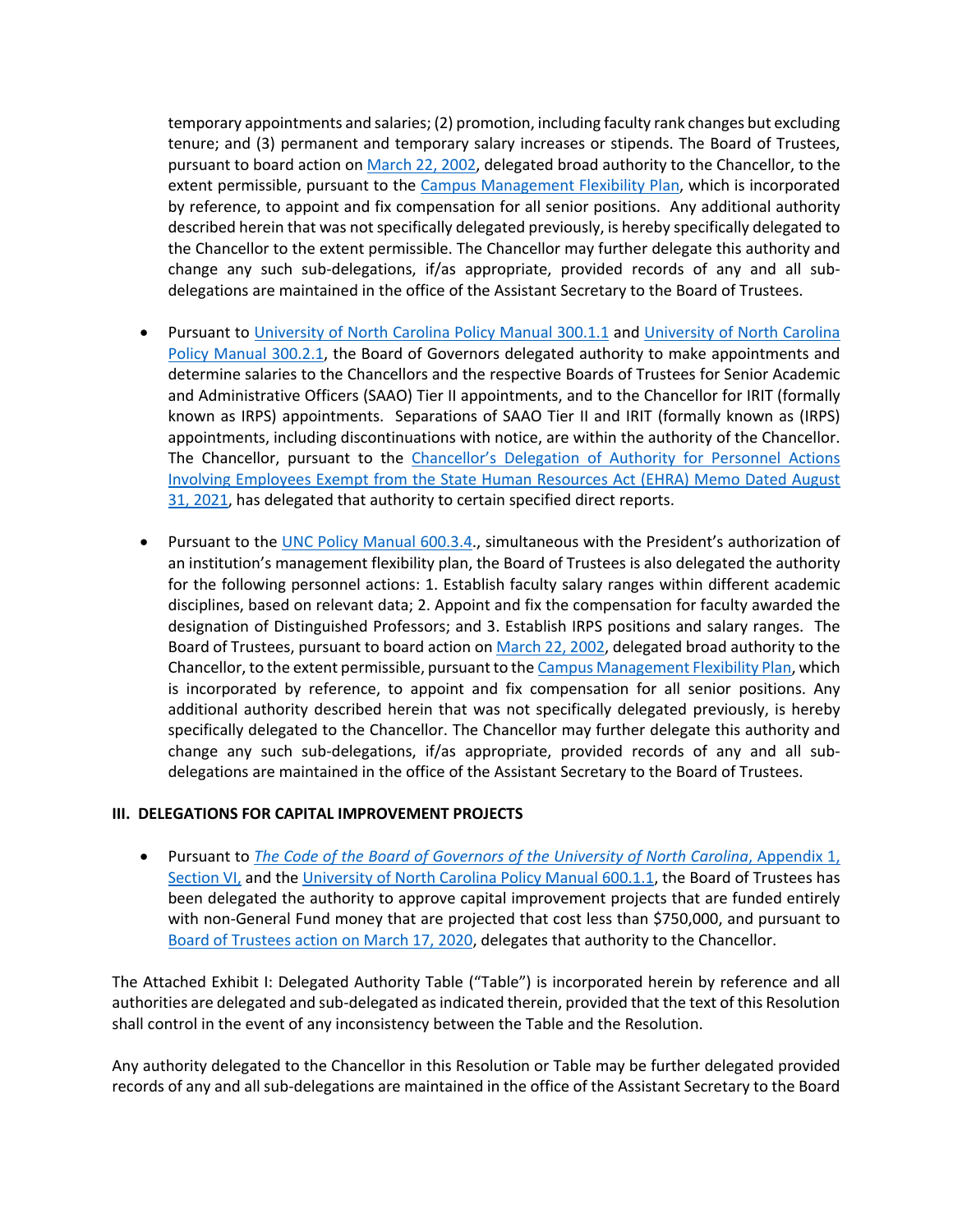of Trustees and any sub-delegation of authority to sign contracts is made in compliance with Regulation 01.10.01 "Delegation of Authority to Sign Contracts—Interim" as it may be amended.

Notwithstanding any other provision authorized by the Board of Trustees, all authority that has been delegated to the Board of Trustees and has not been expressly identified and further delegated in this Resolution or Table is hereby vested in the authority of the Board of Trustees.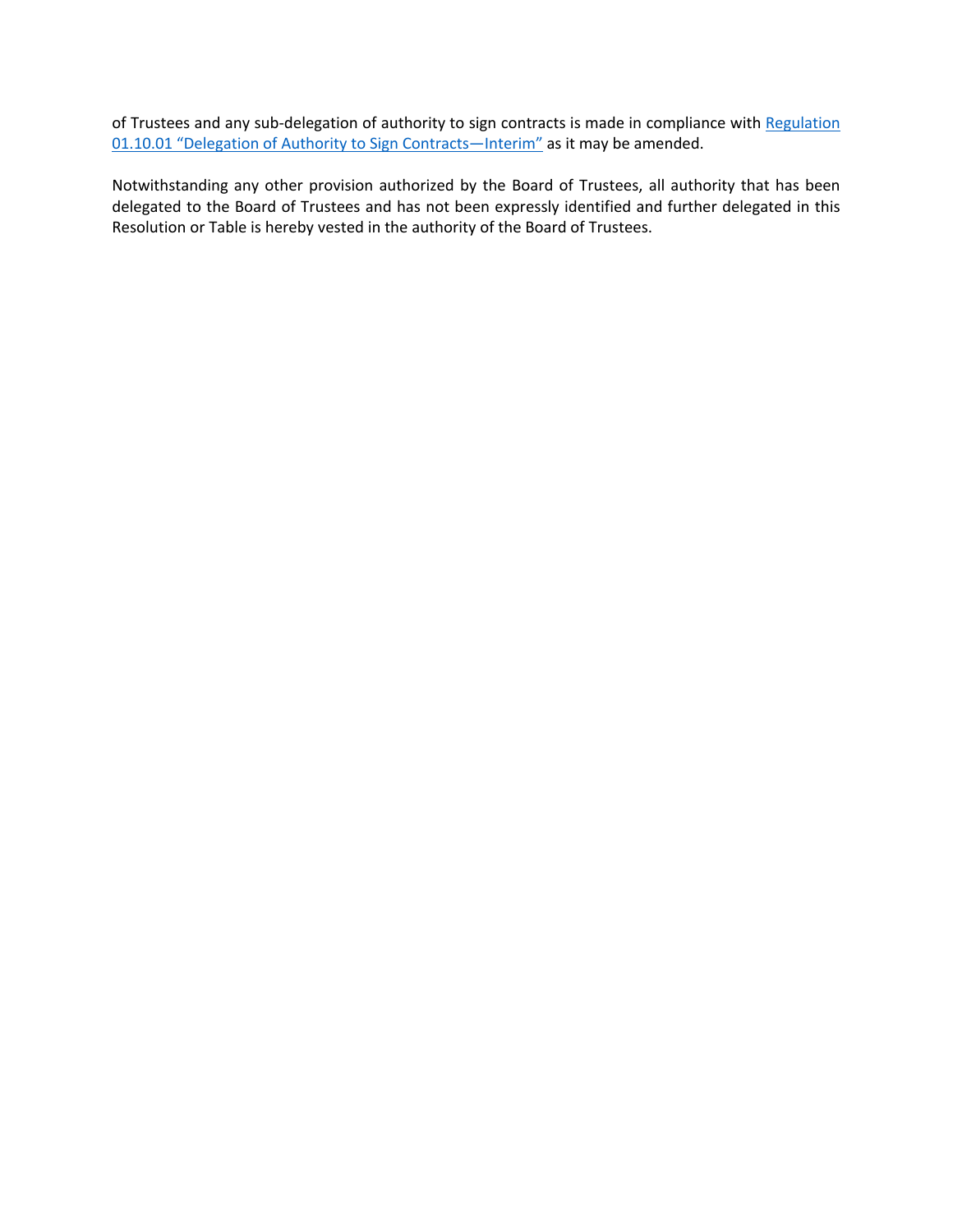# **EXHIBIT 1: DELEGATED AUTHORITY TABLE**

| <b>Source</b>                          | <b>Authority</b>                                                                                                                                                                                                                                                                                                                                        | <b>Delegation</b> | <b>Source</b>                                                        | <b>Sub-Delegation</b> | <b>Source</b> |  |  |
|----------------------------------------|---------------------------------------------------------------------------------------------------------------------------------------------------------------------------------------------------------------------------------------------------------------------------------------------------------------------------------------------------------|-------------------|----------------------------------------------------------------------|-----------------------|---------------|--|--|
|                                        | <b>Powers Delegated by the General Assembly</b>                                                                                                                                                                                                                                                                                                         |                   |                                                                      |                       |               |  |  |
| N.C. Gen.<br>Stat. § 116-<br>$36(a)$ . | The board of trustees of each constituent<br>institution shall establish and maintain,<br>pursuant to such terms and conditions,<br>uniformly applicable to all constituent<br>institutions, as the Board of Governors of the<br>University of North Carolina may from time<br>to time prescribe, an endowment fund for<br>the constituent institution. |                   |                                                                      |                       |               |  |  |
| N.C. Gen.<br>Stat. § 116-<br>40.6(b)   | With respect to the Medical Faculty Practice<br>Plan, the Board of Trustees of ECU shall<br>adopt the policies, procedures, rules and/or<br>regulations governing employment (including<br>compensation, benefits, hours, due process),                                                                                                                 | Chancellor        | <b>Resolution</b><br>Adopted at<br>September 10,<br>2021 BOT Meeting |                       |               |  |  |
| N.C. Gen.<br>Stat. § 116-<br>40.6(c)   | With respect to the Medical Faculty Practice<br>Plan, the Board of Trustees of ECU shall<br>adopt the policies, procedures, rules and/or<br>regulations governing purchasing<br>requirements (including proposals, bidding,<br>contract negotiations, etc.)                                                                                             | Chancellor        | <b>Resolution</b><br>Adopted at<br>September 10,<br>2021 BOT Meeting |                       |               |  |  |
| N.C. Gen.<br>Stat. § 116-<br>40.6(d)   | With respect to the Medical Faculty Practice<br>Plan, the Board of Trustees of ECU shall<br>adopt the policies, procedures, rules and/or<br>regulations governing property acquisition<br>and disposal                                                                                                                                                  | Chancellor        | <b>Resolution</b><br>Adopted at<br>September 10,<br>2021 BOT Meeting |                       |               |  |  |
| N.C. Gen.<br>Stat. § 116-<br>40.6€     | With respect to the Medical Faculty Practice<br>Plan, the Board of Trustees of ECU shall<br>adopt the policies, procedures, rules and/or<br>regulations governing property construction.                                                                                                                                                                | Chancellor        | <b>Resolution</b><br>Adopted at<br>September 10,<br>2021 BOT Meeting |                       |               |  |  |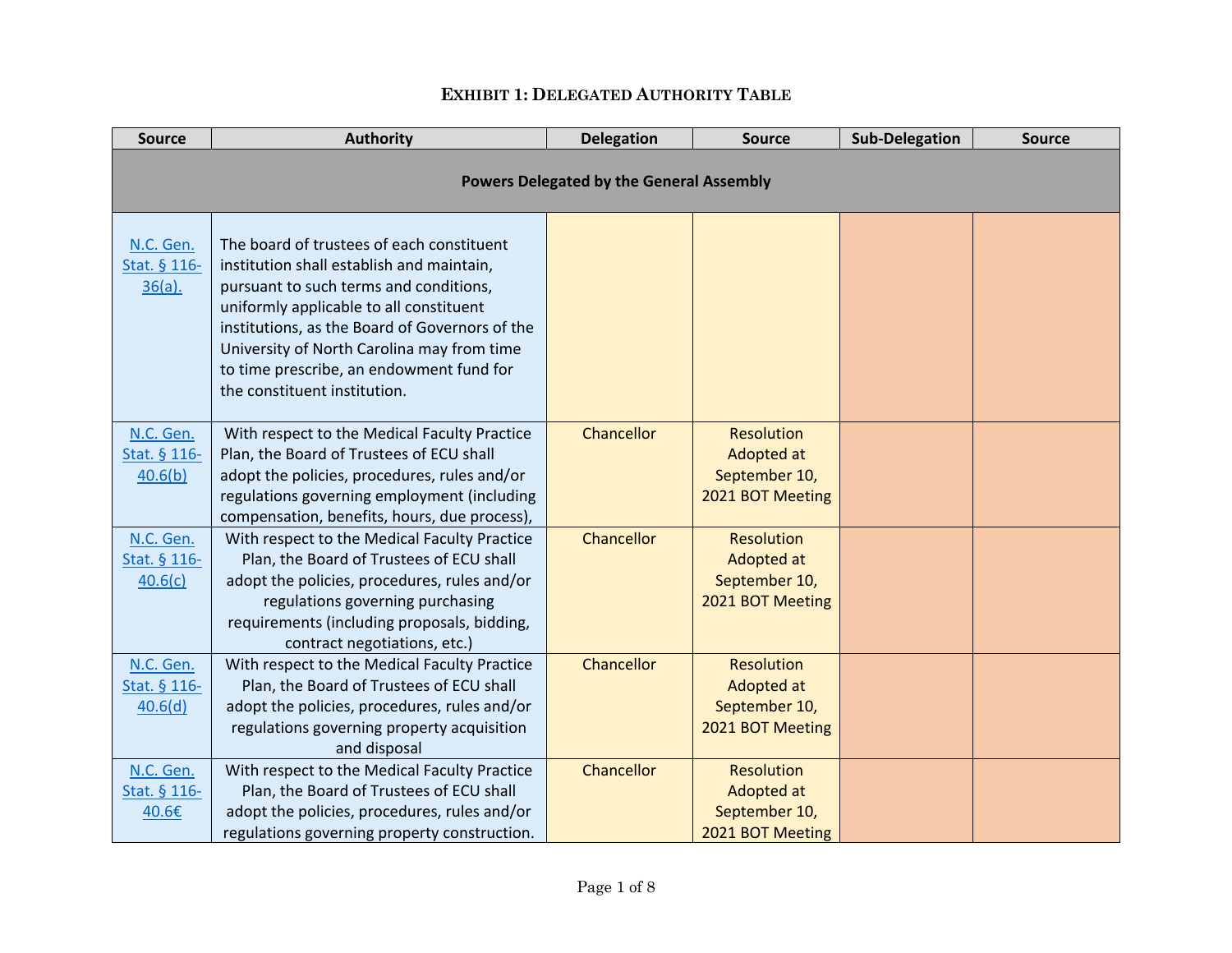| N.C. Gen.<br>Stat. § 116-<br>219             | Board of Governors is authorized to purchase<br>contracts of insurance or create self-<br>insurance trusts, or a combination of the two<br>insurance models, to provide individual<br>healthcare providers with coverage against<br>claims of personal tort liability based on<br>conduct within the course and scope of<br>healthcare functions undertaken by such<br>individuals as employees, agents, or offices<br>of ECU as a constituent institution of UNC. | Chancellor | <b>Resolution</b><br>Adopted at<br>September 10,<br>2021 BOT Meeting                                                                               |                                      |                                                                                                                                                                                                                                                   |  |  |
|----------------------------------------------|--------------------------------------------------------------------------------------------------------------------------------------------------------------------------------------------------------------------------------------------------------------------------------------------------------------------------------------------------------------------------------------------------------------------------------------------------------------------|------------|----------------------------------------------------------------------------------------------------------------------------------------------------|--------------------------------------|---------------------------------------------------------------------------------------------------------------------------------------------------------------------------------------------------------------------------------------------------|--|--|
| N.C. Gen.<br>Stat. § 116-<br>40.6            | Board of Trustees is given authority over<br>various aspects of Medical Faculty Practice<br>Plan                                                                                                                                                                                                                                                                                                                                                                   | Chancellor | <b>Resolution</b><br>Adopted at<br>September 10,<br>2021 BOT Meeting                                                                               |                                      |                                                                                                                                                                                                                                                   |  |  |
|                                              | Powers Delegated by the Board of Governors or President                                                                                                                                                                                                                                                                                                                                                                                                            |            |                                                                                                                                                    |                                      |                                                                                                                                                                                                                                                   |  |  |
| The Code,<br>Appendix 1,<br><b>Section I</b> | Campuses with Management Flexibility will<br>appoint, promote, and set the compensation<br>for EHRA employees, excluding the<br>Chancellor.                                                                                                                                                                                                                                                                                                                        | Chancellor | <b>BOT Approved</b><br>3/22/02<br>Plan for<br>Management<br><b>Flexibility to</b><br>Appoint and Fix<br>Compensation<br>(smaller).pdf<br>(ecu.edu) | Provost & Vice<br><b>Chancellors</b> | https://attorney.e<br>cu.edu/wp-<br>content/pv-<br>uploads/sites/158<br>/2019/05/Delegati<br>ons-of-Contract-<br>Signatory-<br>Authority-from-<br>the-Chancellor.pdf<br>Delegation of<br><b>Authority to Sign</b><br>Contracts-<br><b>Interim</b> |  |  |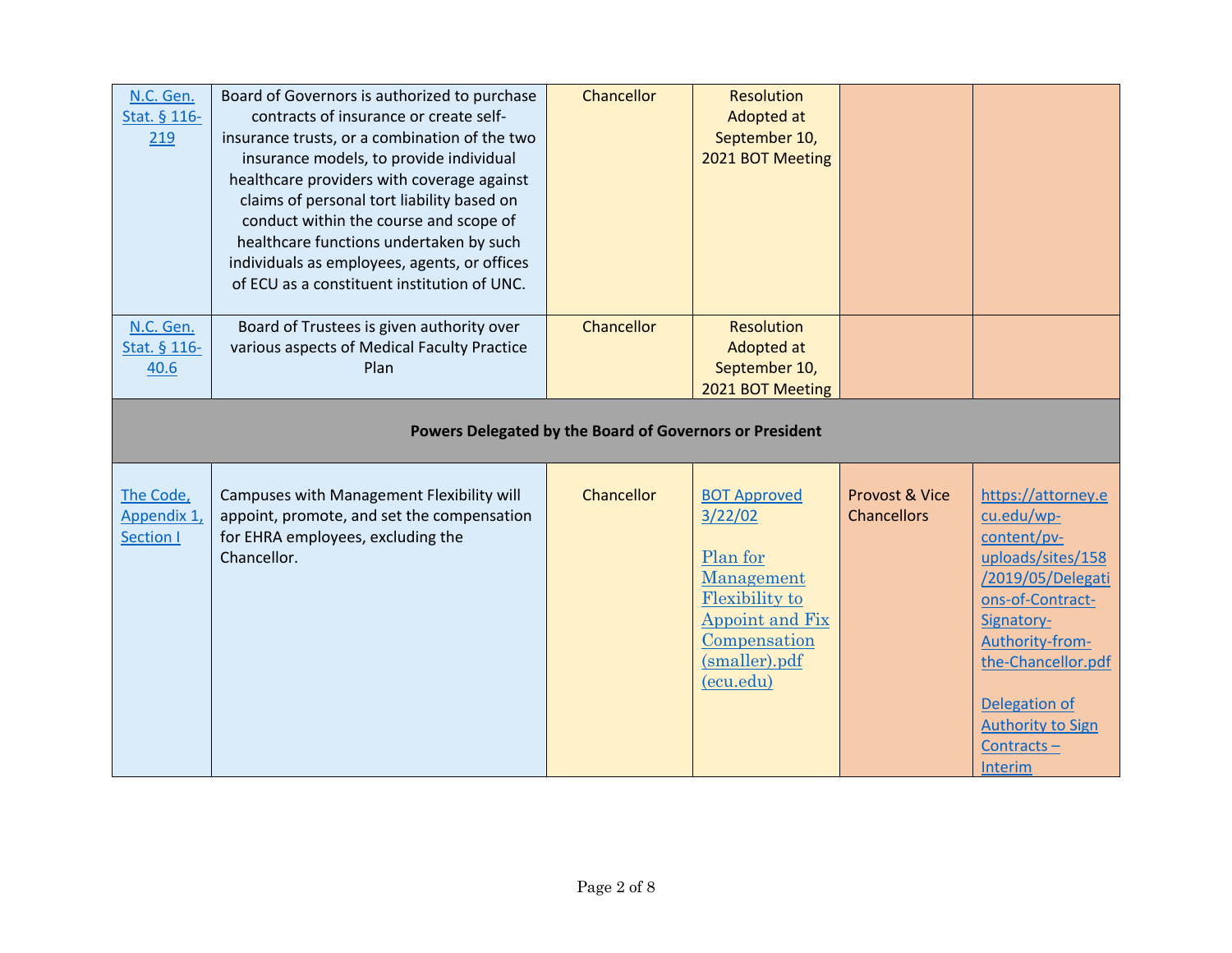| <b>UNC Policy</b><br><b>Manual</b><br>$200.6$ and<br>600.3.4 | <b>Expanded Authority for certain EHRA Salary</b><br><b>Actions</b> | Chancellor | <b>Board of Trustees</b><br><b>Minutes</b><br>Sept. 30, 2016<br>the ECU BOT<br>delegated to the<br><b>Chancellor certain</b><br>salary actions for<br><b>Employees Exempt</b><br>from the State<br><b>Human Resources</b><br>Acts (EHRA).<br><b>Resolution and</b><br><b>Salary Increase</b><br>Pre-Approval<br><b>Matrix</b> | Certain<br>members of the<br>Chancellor's<br>direct reports                | <b>Salary Increase</b><br><b>Pre-Approval</b><br><b>Matrix</b>                                                                                                                                                                        |
|--------------------------------------------------------------|---------------------------------------------------------------------|------------|-------------------------------------------------------------------------------------------------------------------------------------------------------------------------------------------------------------------------------------------------------------------------------------------------------------------------------|----------------------------------------------------------------------------|---------------------------------------------------------------------------------------------------------------------------------------------------------------------------------------------------------------------------------------|
| <b>UNC Policy</b><br><b>Manual</b><br>300.1.1 and<br>300.2.1 | Discontinuations of SAAO Tier II and IRIT<br>employment             | Chancellor | <b>UNC Policy</b><br><b>Manual 300.1.1</b><br>and 300.2.1 (and<br><b>BOT minutes from</b><br>September 10,<br>2021)                                                                                                                                                                                                           | <b>Vice</b><br>Chancellors,<br>Director of<br>Athletics, Chief<br>of Staff | Chancellor's<br>Delegation of<br><b>Authority for</b><br><b>Personnel Actions</b><br>Involving<br><b>Employees</b><br><b>Exempt from the</b><br><b>State Human</b><br><b>Resources Act</b><br>(EHRA) memo<br>dated August 31,<br>2021 |
| The Code,<br>Appendix 1,<br>Section<br>1.D.                  | <b>Chancellor Selection</b>                                         |            |                                                                                                                                                                                                                                                                                                                               |                                                                            |                                                                                                                                                                                                                                       |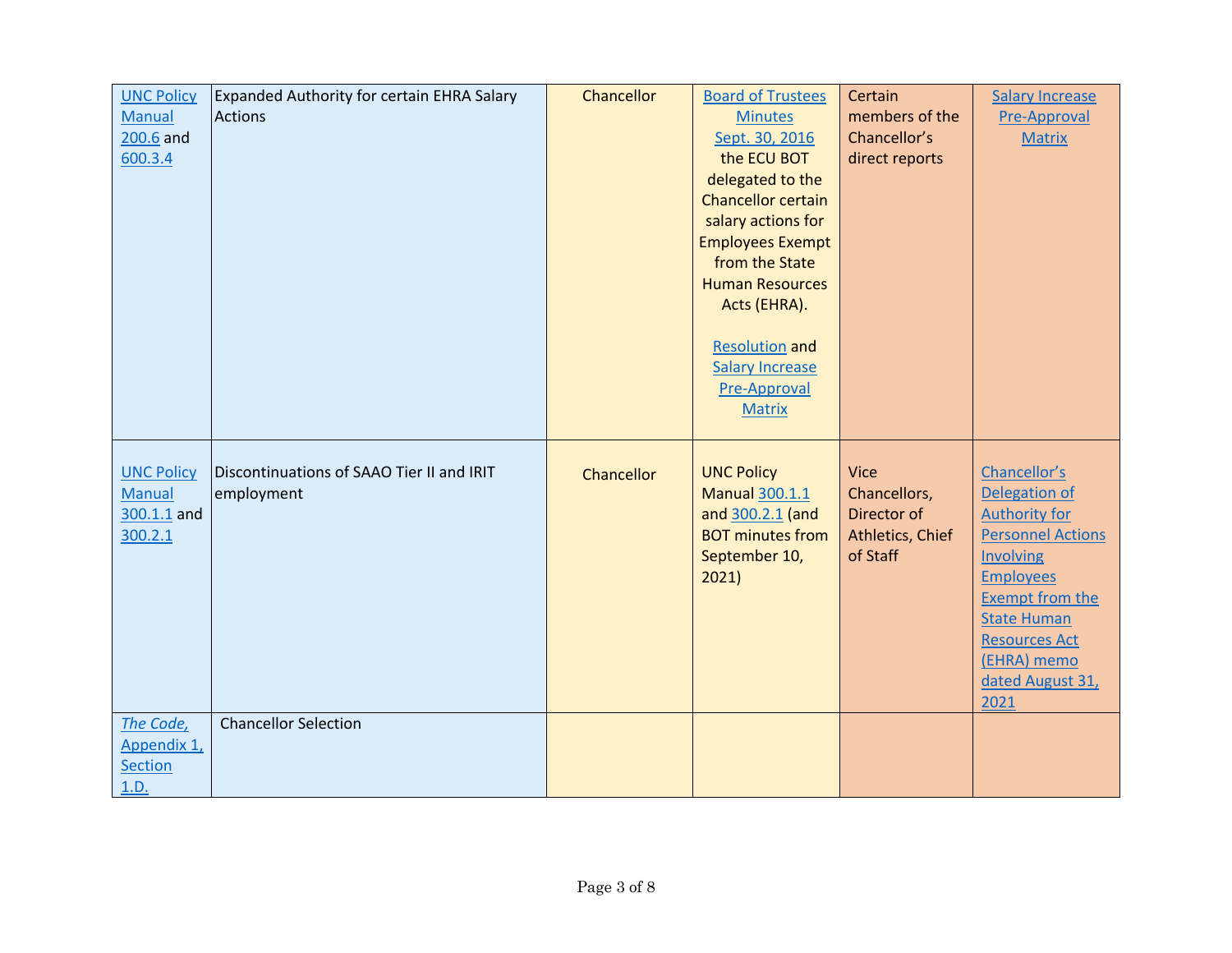| The Code,<br>Appendix 1,<br><b>Section II</b>  | The board of trustees shall be responsible for<br>ensuring the institution's compliance with<br>the educational, research, and public service<br>roles assigned to it by the Board of<br>Governors, either by express directive or by<br>promulgated long-range plans of the Board<br>of Governors. |  |  |
|------------------------------------------------|-----------------------------------------------------------------------------------------------------------------------------------------------------------------------------------------------------------------------------------------------------------------------------------------------------|--|--|
| The Code,<br>Appendix 1,<br><b>Section III</b> | The board of trustees will determine whether<br>an individual student shall be entitled to<br>receipt of a particular degree.                                                                                                                                                                       |  |  |
| The Code,<br>Appendix 1,<br>Section IV.        | The board of trustees will be responsible for<br>approving the names of all individuals on<br>whom it is proposed that an honorary degree<br>or other honorary or memorial distinction be<br>conferred by the institution.                                                                          |  |  |
| The Code,<br>Appendix 1,<br>Section V.         | The board of trustees shall advise the<br>chancellor with respect to budget estimates<br>for the institution and with respect to the<br>execution and administration of the budget<br>of the constituent institution, as approved by<br>the General Assembly and the Board of<br>Governors.         |  |  |
| The Code,<br>Appendix 1,<br>Section VI         | The board of trustees has been delegated the<br>authority to prepare and maintain a master<br>plan for the physical development of the<br>institution, consistent with the academic and<br>service mission of the institution as defined<br>and approved by the Board of Governors.                 |  |  |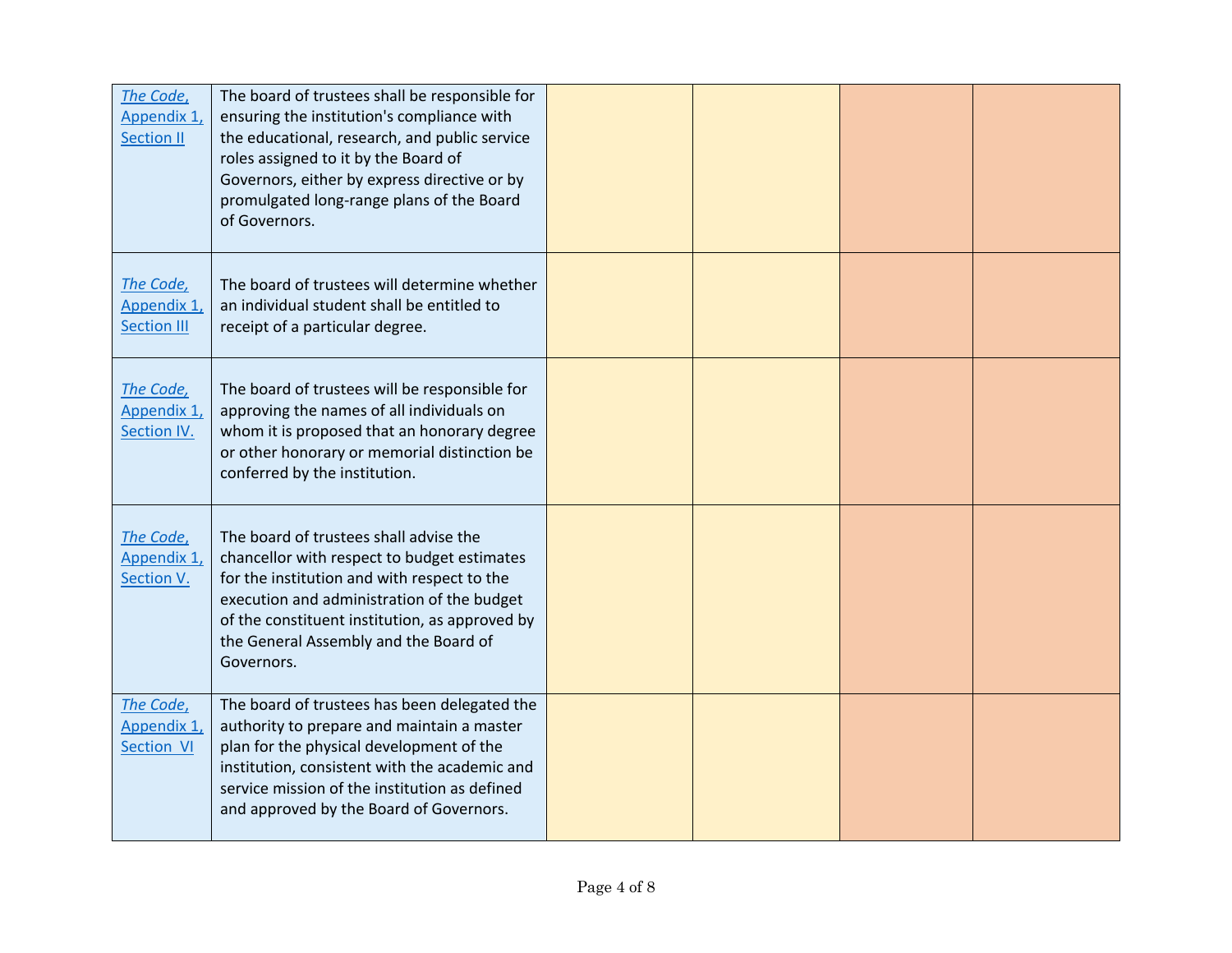| The Code,<br>Appendix 1,<br>Section VI.<br>The UNC<br>Policy<br>Manual,<br>600.1.1 | The board of trustees has been delegated the<br>authority to approve capital improvement<br>projects that are funded entirely with non-<br>General Fund money that are projected to<br>cost less than \$750,000.        | Chancellor | <b>BOT Minutes</b><br>March 17, 2020<br><b>BOT delegates to</b><br>the Chancellor, in<br>consultation with<br>the BOT Finance<br>Committee chair,<br>approval of non-<br><b>General Fund</b><br>repair and/or<br>renovation<br>projects whose<br>cost is expected to<br>be less than<br>\$750,000 and<br>report at each<br><b>Board of Trustees</b><br>meeting actions<br>taken since the<br>last meeting. |  |
|------------------------------------------------------------------------------------|-------------------------------------------------------------------------------------------------------------------------------------------------------------------------------------------------------------------------|------------|------------------------------------------------------------------------------------------------------------------------------------------------------------------------------------------------------------------------------------------------------------------------------------------------------------------------------------------------------------------------------------------------------------|--|
| The Code,<br>Appendix 1,<br>Section VI.<br>The UNC<br>Policy<br>Manual,<br>600.1.1 | The board of trustees has been delegated the<br>authority to approve advance planning of<br>capital improvement projects, where the<br>advance planning effort is to be funded<br>entirely with non-General Fund money. |            |                                                                                                                                                                                                                                                                                                                                                                                                            |  |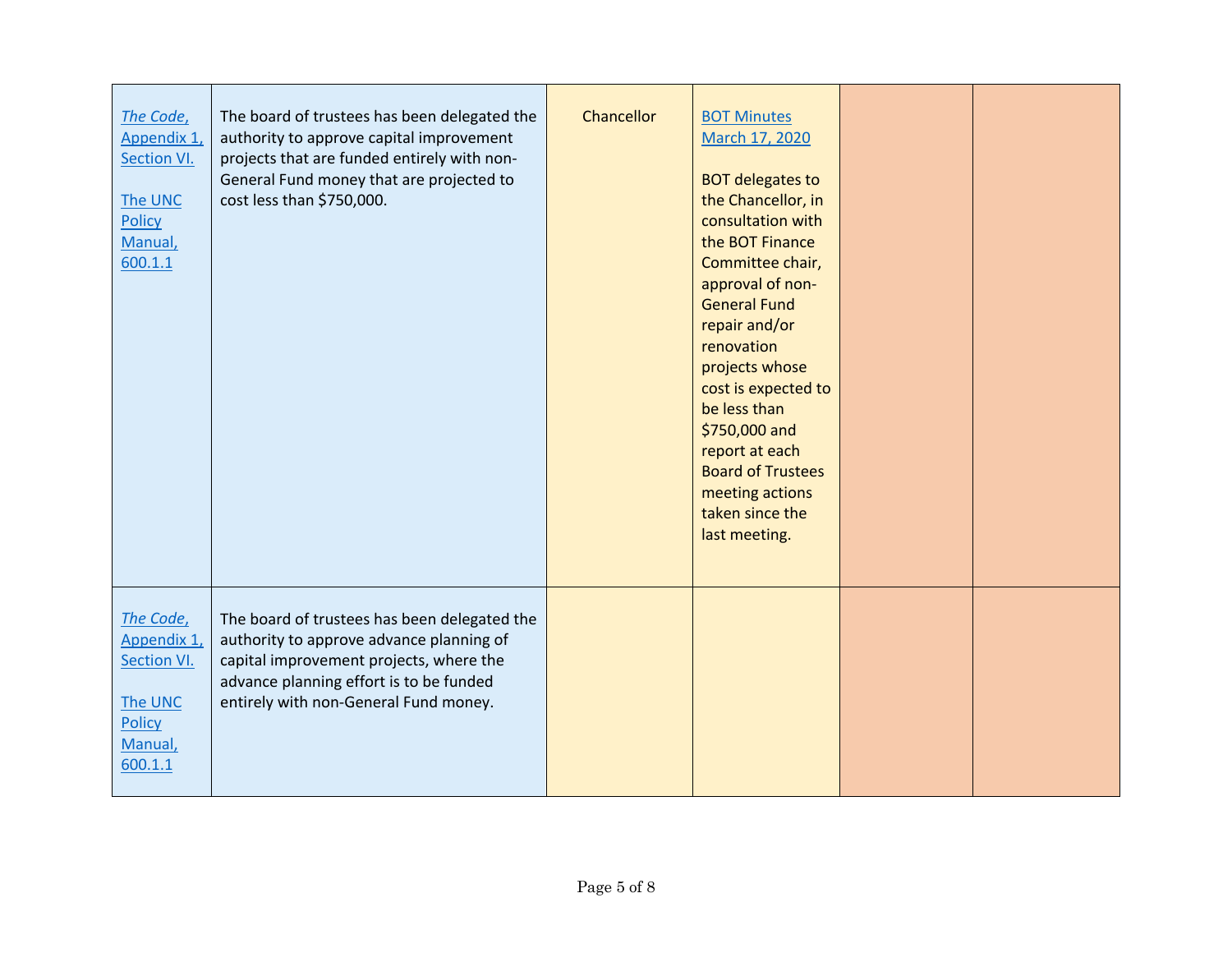| The Code,<br>Appendix 1,<br>Section VI.<br><b>UNC Policy</b><br><b>Manual</b><br>600.1.3 | The board of trustees have been delegated<br>the power to authorize acquisition or<br>disposition by the institutions of the<br>following interests in real property without<br>obtaining approval of the Board of<br>Governors:<br>1. Any interest in real property, other<br>than a leasehold, with a value less<br>than \$500,000; and<br>2. A leasehold interest in real property<br>with an annual value less than<br>\$500,000 and a term of not more<br>than 10 years. | Chancellor | <b>UNC Policy</b><br><b>Manual 600.1.3</b><br>[R]<br>The Chancellor is<br>delegated the<br>authority to<br>authorize for their<br>institutions<br>acquisition or<br>disposition of an<br>interest in real<br>property valued at<br>less than \$50,000<br>(\$150,000 per<br>management flex)<br>without obtaining<br>the approval of<br>the Board of<br>Trustees or the<br><b>Board of</b><br>Governors. | <b>Vice Chancellor</b><br>for<br>Administration<br>and Finance | https://attorney.e<br>cu.edu/wp-<br>content/pv-<br>uploads/sites/158<br>/2019/05/Delegati<br>ons-of-Contract-<br>Signatory-<br>Authority-from-<br>the-Chancellor.pdf<br>Delegation of<br><b>Authority to Sign</b><br>$Contracts -$<br>Interim |
|------------------------------------------------------------------------------------------|-------------------------------------------------------------------------------------------------------------------------------------------------------------------------------------------------------------------------------------------------------------------------------------------------------------------------------------------------------------------------------------------------------------------------------------------------------------------------------|------------|---------------------------------------------------------------------------------------------------------------------------------------------------------------------------------------------------------------------------------------------------------------------------------------------------------------------------------------------------------------------------------------------------------|----------------------------------------------------------------|-----------------------------------------------------------------------------------------------------------------------------------------------------------------------------------------------------------------------------------------------|
| The Code,<br>Appendix,<br>1, Section<br>IX.                                              | The boards of trustees of the constituent<br>institutions shall cause to be collected from<br>each student, at the beginning of each<br>semester, quarter, or term, such tuition, fees,<br>and other amounts necessary to pay other<br>expenses for the term, as have been<br>approved by the Board of Governors. [See<br>G.S. 116-11(7) and G.S. 116-143]                                                                                                                    |            |                                                                                                                                                                                                                                                                                                                                                                                                         |                                                                |                                                                                                                                                                                                                                               |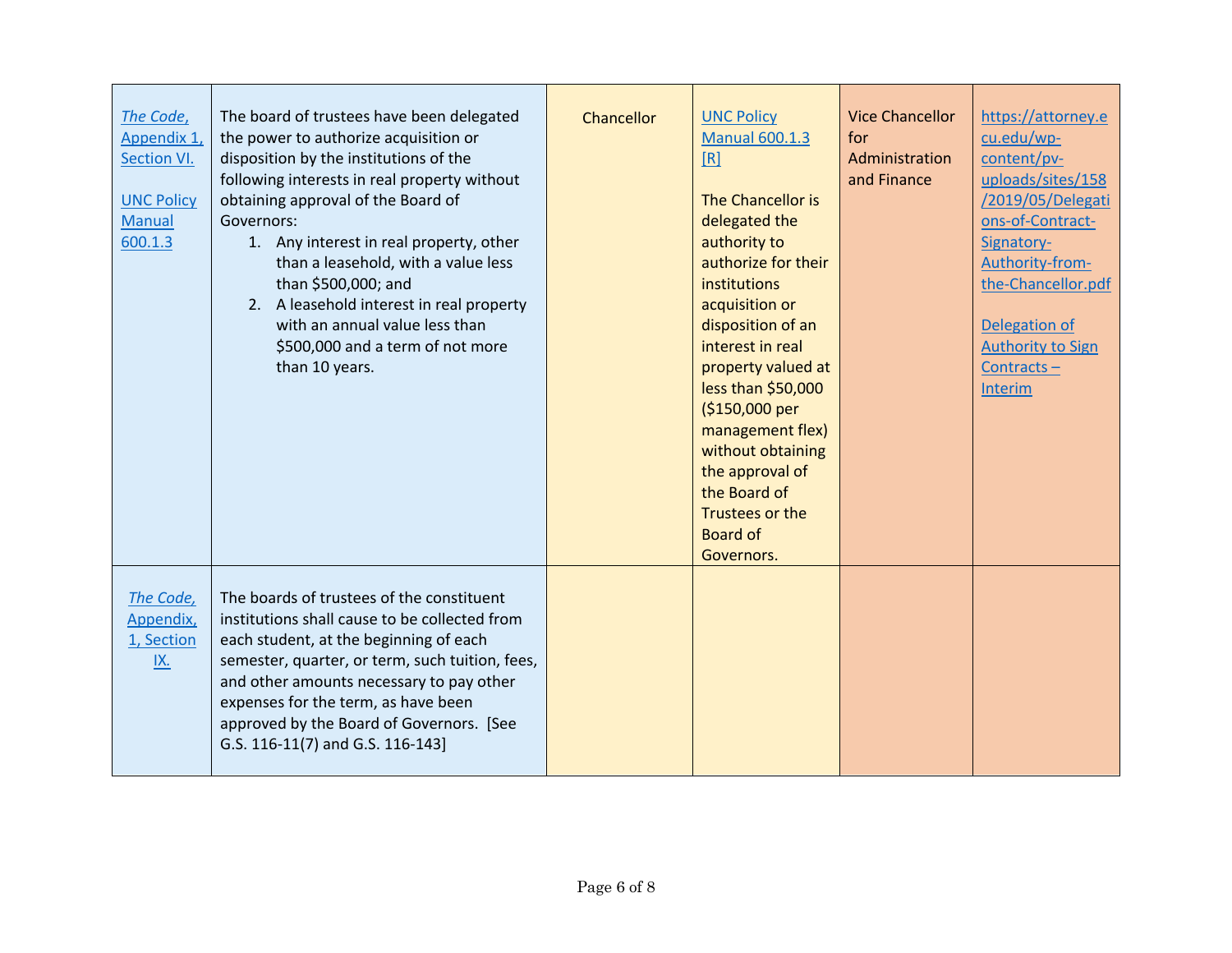| The Code,   | All scholarships and other forms of financial   |  |  |
|-------------|-------------------------------------------------|--|--|
| Appendix 1, | aid to students which are limited in their      |  |  |
| Section X.  | application to or are supported from sources    |  |  |
|             | generated by an individual campus shall be      |  |  |
|             | administered by the constituent institution     |  |  |
|             | pursuant to such regulations as may be          |  |  |
|             | prescribed by the board of trustees and         |  |  |
|             | subject to the terms of any applicable laws     |  |  |
|             | and to policies of the Board of Governors.      |  |  |
|             |                                                 |  |  |
| The Code,   | Each<br>board<br>0f<br>trustees,<br>upon        |  |  |
| Appendix 1, | recommendation of the chancellor, shall         |  |  |
| Section XI. | determine the type, level, and extent of        |  |  |
|             | student services (such as health care, athletic |  |  |
|             | programs, and counseling) to be maintained      |  |  |
|             | for the benefit of students at the institution, |  |  |
|             | subject to general provisions concerning types  |  |  |
|             | and levels of student services as may be        |  |  |
|             | prescribed by the Board of Governors.           |  |  |